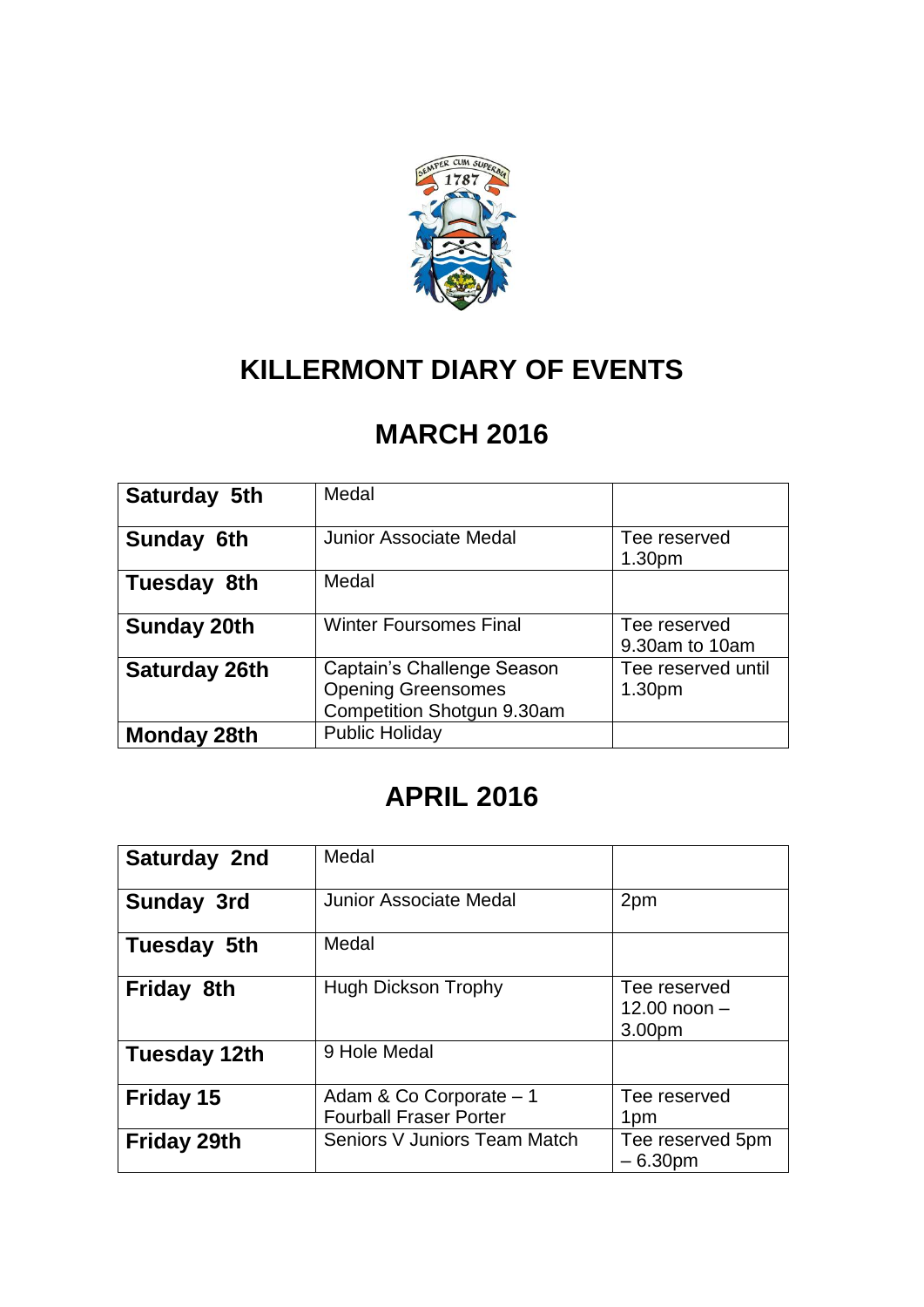

# **KILLERMONT DIARY OF EVENTS**

#### **MAY 2016**

| <b>Sunday 1st</b>     | Junior Associate Medal - The                                               | Tee reserved 2pm                  |
|-----------------------|----------------------------------------------------------------------------|-----------------------------------|
|                       | Browning Trophy 2 <sup>nd</sup> Round                                      |                                   |
| <b>Monday 2nd</b>     | Ladies Day - Mixed Foursomes                                               | Shotgun start<br>09.30            |
|                       | <b>Public Holiday</b>                                                      |                                   |
| <b>Tuesday 3rd</b>    | Medal                                                                      |                                   |
| <b>Friday 6th</b>     | Junior Associates v Bishopbriggs                                           |                                   |
| <b>Saturday 7th</b>   | <b>Richard Mafarlane Members</b><br>Private Golf Outing - 17/18<br>players | Tee reserved<br>12.40             |
|                       | Ken Cowan - Morgan Stanley<br>Corporate Day 18/20 players                  | Tee reserved<br>1.30pm            |
| <b>Sunday 8th</b>     | <b>Stewart Cup-Preliminary Round</b>                                       | Tee reserved<br>$12.30 - 3.30$ pm |
| <b>Monday 9th</b>     | <b>Stewart Cup</b>                                                         | Tee reserved 4pm<br>onwards       |
| <b>Tuesday 10th</b>   | <b>Stewart Cup</b>                                                         | Tee reserved 4pm<br>onwards       |
| <b>Wednesday 11th</b> | <b>Stewart Cup</b>                                                         | Tee reserved<br>5.00-6.30pm       |
|                       | Parrot Club - Mr Matheson                                                  |                                   |
|                       | Approx10/12                                                                | Tee reserved 2pm                  |
| Thursday 12th         | <b>Stewart Cup</b>                                                         | Tee reserved                      |
|                       |                                                                            | 5.00-6.30pm                       |
|                       | 1 Fourball Panmure Reciprocity                                             | Tee reserved                      |
|                       |                                                                            | 11am                              |